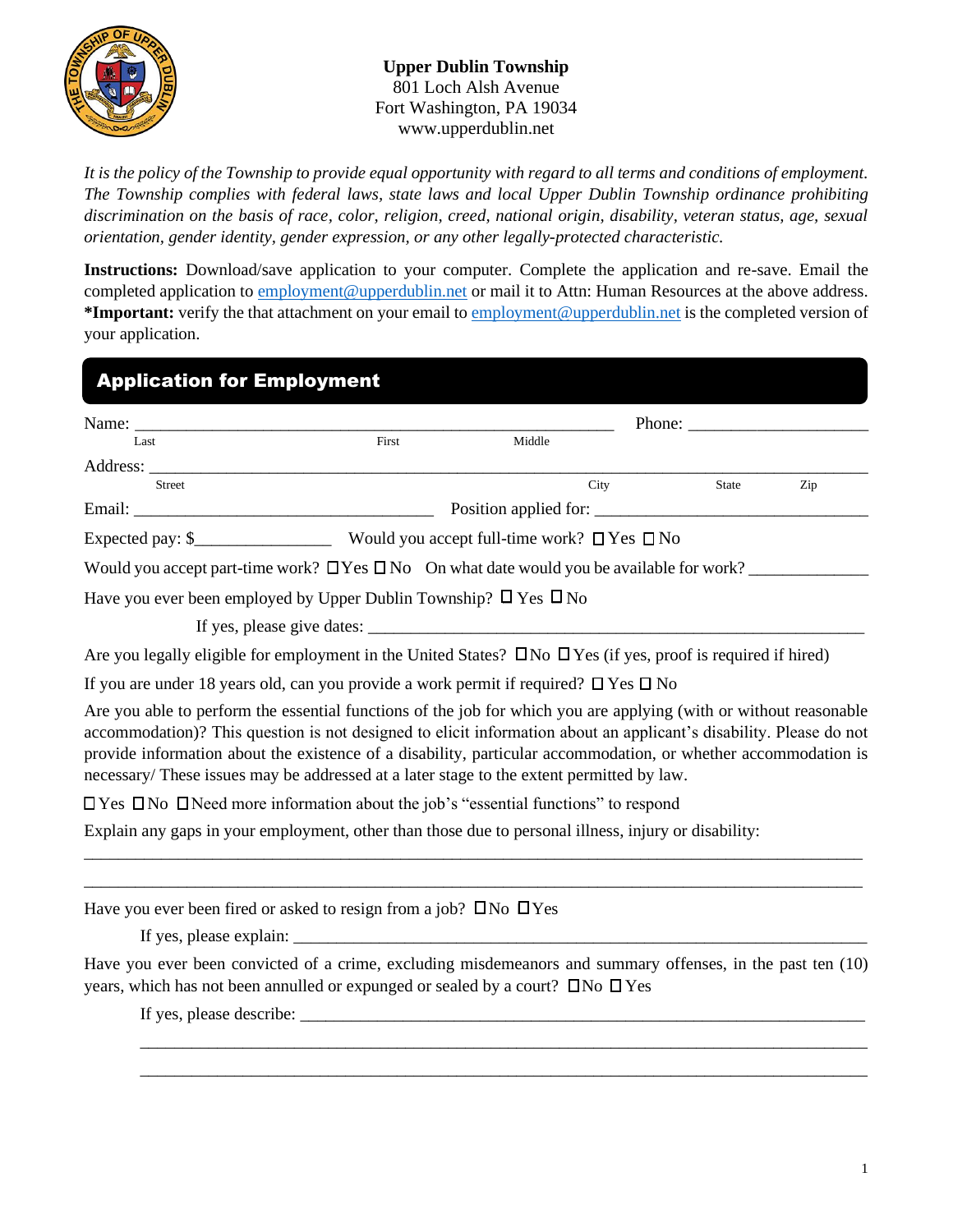

**Upper Dublin Township** 801 Loch Alsh Avenue Fort Washington, PA 19034 www.upperdublin.net

## **Special Training or Skills**

Languages, machine operation, etc. that would be of benefit in the job for which you are applying:

## **Employment Experience**

| Place an X by the employer(s) you DO NOT want to be contacted. List your most recent employer first. |    |             |  |    |      |  |          |               |
|------------------------------------------------------------------------------------------------------|----|-------------|--|----|------|--|----------|---------------|
|                                                                                                      |    |             |  |    |      |  |          |               |
|                                                                                                      |    |             |  |    |      |  |          |               |
|                                                                                                      |    |             |  |    |      |  |          |               |
|                                                                                                      |    |             |  |    |      |  |          |               |
|                                                                                                      |    |             |  |    |      |  |          |               |
| Work Performed:                                                                                      | mm | уууу        |  | mm | уууу |  | starting | final/current |
|                                                                                                      |    |             |  |    |      |  |          |               |
|                                                                                                      |    |             |  |    |      |  |          |               |
|                                                                                                      |    |             |  |    |      |  |          |               |
|                                                                                                      |    |             |  |    |      |  |          |               |
|                                                                                                      |    |             |  |    |      |  |          |               |
|                                                                                                      | mm | <b>YYYY</b> |  | mm | уууу |  | starting | final/current |
| Work Performed:                                                                                      |    |             |  |    |      |  |          |               |
|                                                                                                      |    |             |  |    |      |  |          |               |
|                                                                                                      |    |             |  |    |      |  |          |               |
|                                                                                                      |    |             |  |    |      |  |          |               |
|                                                                                                      |    |             |  |    |      |  |          |               |
|                                                                                                      |    |             |  |    |      |  |          |               |
|                                                                                                      | mm | уууу        |  | mm | уууу |  | starting | final/current |
| Work Performed:                                                                                      |    |             |  |    |      |  |          |               |
|                                                                                                      |    |             |  |    |      |  |          |               |